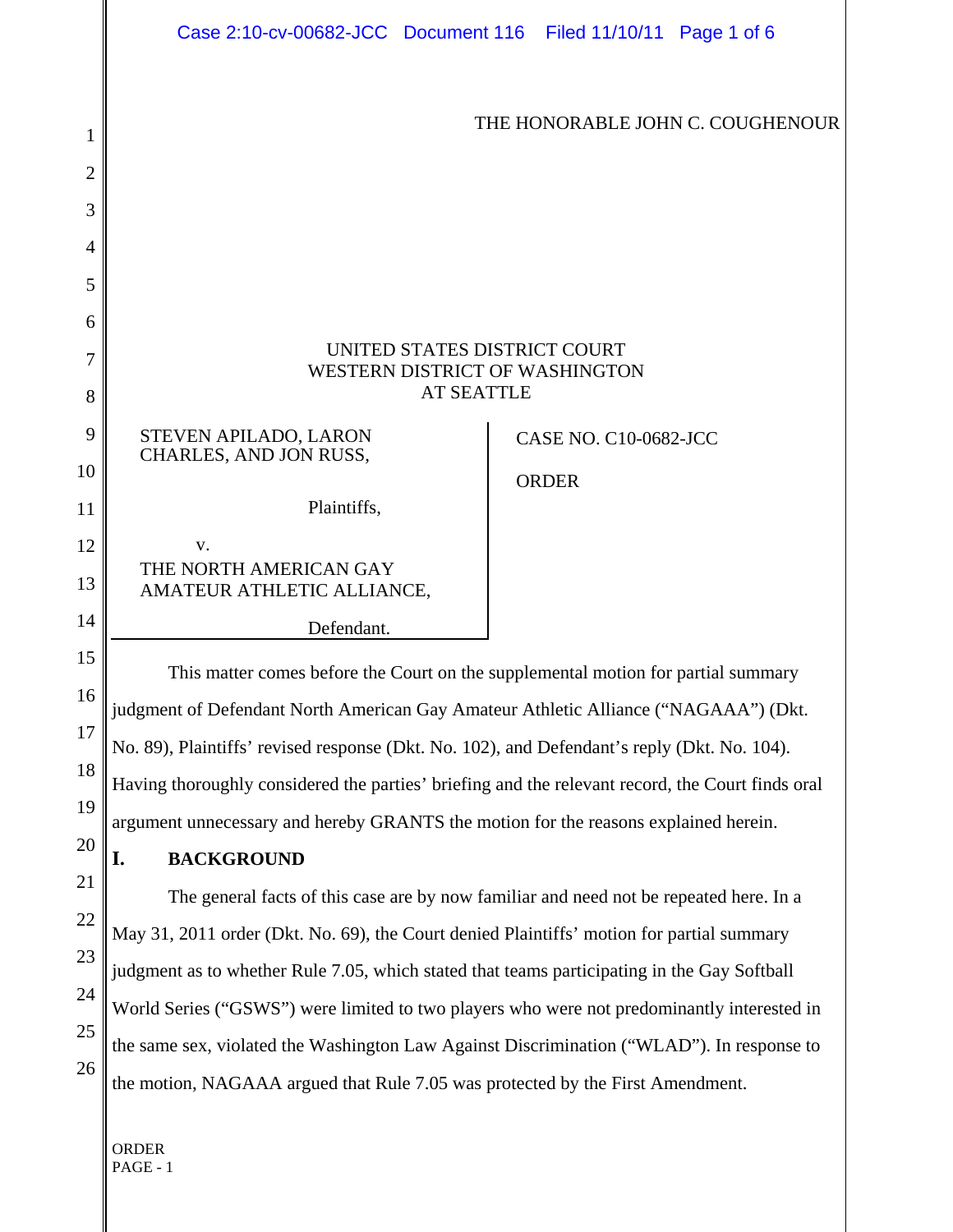1 2 3 4 5 6 7 8 9 To determine whether or not the First Amendment did indeed protect Rule 7.05, the Court applied the three-pronged test found in *Boy Scouts of Am. v. Dale*, 530 U.S. 640 (2000).<sup>1</sup> Under that test, NAGAAA's decision to exclude someone from membership is protected by the Constitution if NAGAAA can show three things: (1) NAGAAA is an expressive association, (2) forced inclusion of unwanted members would affect NAGAAA's ability to express its viewpoints, and (3) NAGAAA's interest in expressive association outweighs the state interest in eradicating discrimination. *See id.* at 648–59. The Court held that NAGAAA had satisfied the first two prongs but determined that the parties had not provided enough information to resolve the third prong. (Dkt. No. 69 at  $11-16$ .)

10 11 12 13 14 Later, in response to a motion for reconsideration from the Plaintiffs, the Court requested additional briefing from the parties on that third prong, so that NAGAAA's First Amendment rights under the *Dale* test could be conclusively decided. (Dkt. No. 87) The Court now considers that final question: does NAGAAA's interest in expressive association outweigh the state interest in eradicating discrimination?

### 15 **II. DISCUSSION**

16

# **A. NAGAAA's Interest in Expressive Association**

17 18 19 20 21 22 23 In the previous Order, wherein the Court determined that NAGAAA was an expressive association, the Court did not find an explicit formulation of the message NAGAAA intended to express. Instead, the Court found that NAGAAA communicated a mission and a purpose through its literature that fell easily within the standards that the Supreme Court had set for an expressive association. (Dkt. No. 69 at 12.) Now, however, NAGAA has made its intended message explicit: NAGAAA has chosen to send a message through the annual Gay Softball World Series that athletes can play competitive team sports 'as **openly** gay, lesbian, and

- 24
- 25

 $\overline{a}$ 

26

bisexual individuals,' and to 'demonstrate that there are such men and women.'

<sup>&</sup>lt;sup>1</sup> Plaintiffs now argue that the *Dale* case is distinguishable. Even if the facts of the case are different, Plaintiffs have not shown why the standard should not be applied.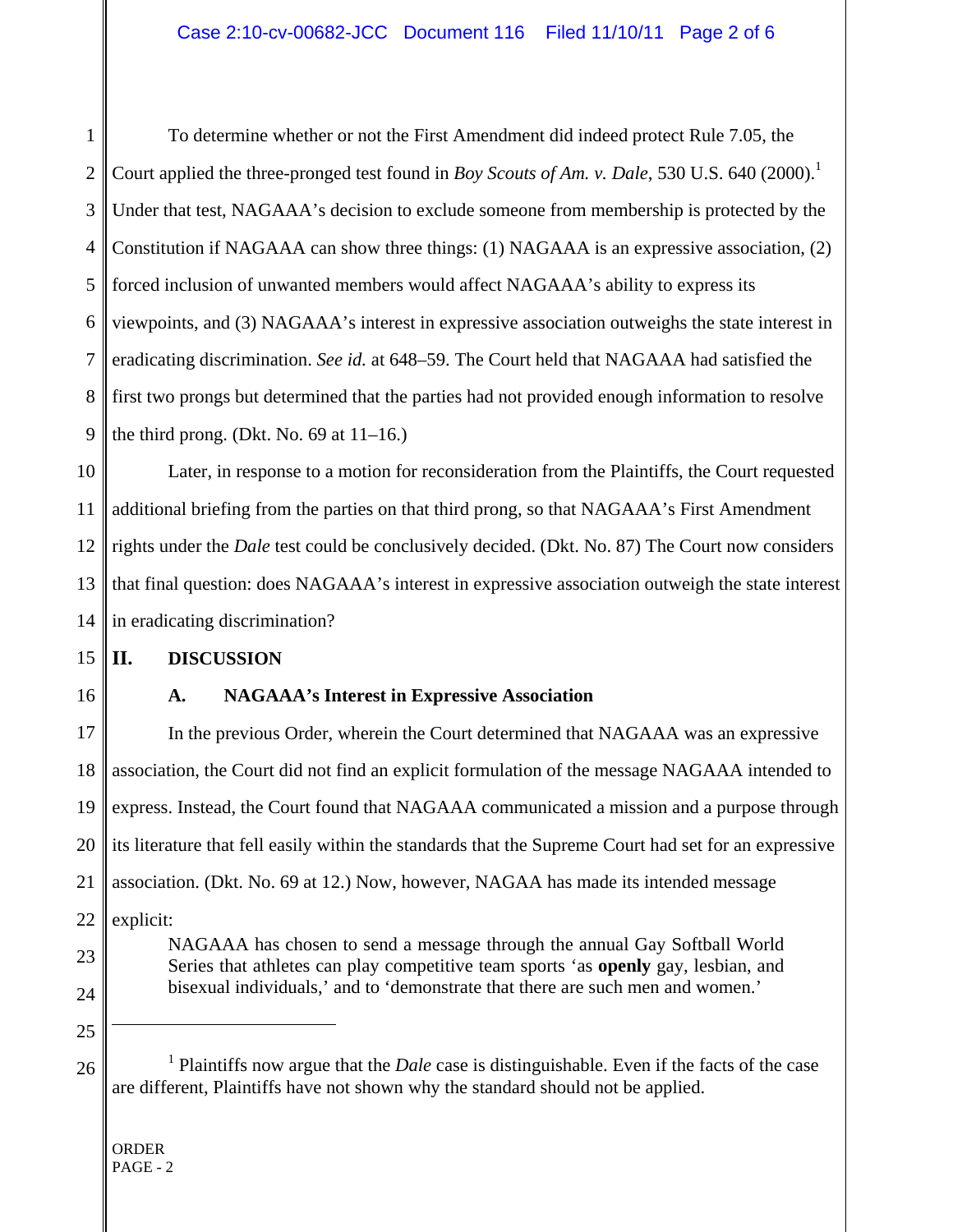1 2 3 4 (Dkt. No. 89 at 1) (emphasis in original) (quoting *Hurley v. Irish-American Gay, Lesbian & Bisexual Group of Boston*, 515 U.S. 557, 561 (1995). The importance of this statement of NAGAAA's expressive purpose is that it provides a basis for excluding not only straight players, but also "closeted" players who choose not to publicly identify as LGBT.

5 6 7 8 9 10 11 12 13 14 Plaintiffs argue that the insistence on openly LGBT members is a retroactive pretext for discrimination against players who chose not to identify as such. (Dkt. No. 102 at 5.) The Court disagrees. While the precise nature of sexual identity is a subject on which this Court declines to opine, it is safe to say that sexual orientation, unlike race or sex, is generally identifiable by private conduct or public expression. To determine a prospective member's sexual orientation, NAGAAA could look at their private conduct or their public expression. Given that it was NAGAAA's alleged examination of Plaintiffs' private conduct that led to claims for invasion of privacy in this case, it is reasonable that an organization seeking to limit participation to gay athletes would require members to express whether or not they are gay athletes. Therefore, the Court accepts NAGAAA's statement of its expressive purpose as presented.

15 16 17 18 19 20 21 22 To weigh NAGAAA's interest in expressive association, the Court must examine evidence of the impact that admitting players who do not meet NAGAAA's eligibility requirements would have on that expression. *See Board of Dirs. of Rotary Int'l v. Rotary Club of Duarte*, 481 U.S. 537, 548 (U.S. 1987) ("In this case, however, the evidence fails to demonstrate that admitting women to Rotary Clubs will affect in any significant way the existing members' ability to carry out their various purposes.") As discussed above, the Court has already held that NAGAAA's protected First Amendment rights would be burdened by forcing them to include an unlimited number of athletes who do not meet their membership rules. (Dkt. No. 69 at 11–15.)

> The Commissioner of NAGAAA submitted a declaration explaining that the desire for exclusivity was born of the fact that many members of the LGBT community come from backgrounds where team sports have been environments of ridicule and humiliation. (Dkt. No. 34. ¶ 2.) NAGAAA's efforts to promote an athletic, competitive, sportsmanlike gay identity, with a unique set of values, in

ORDER PAGE - 3

23

24

25

26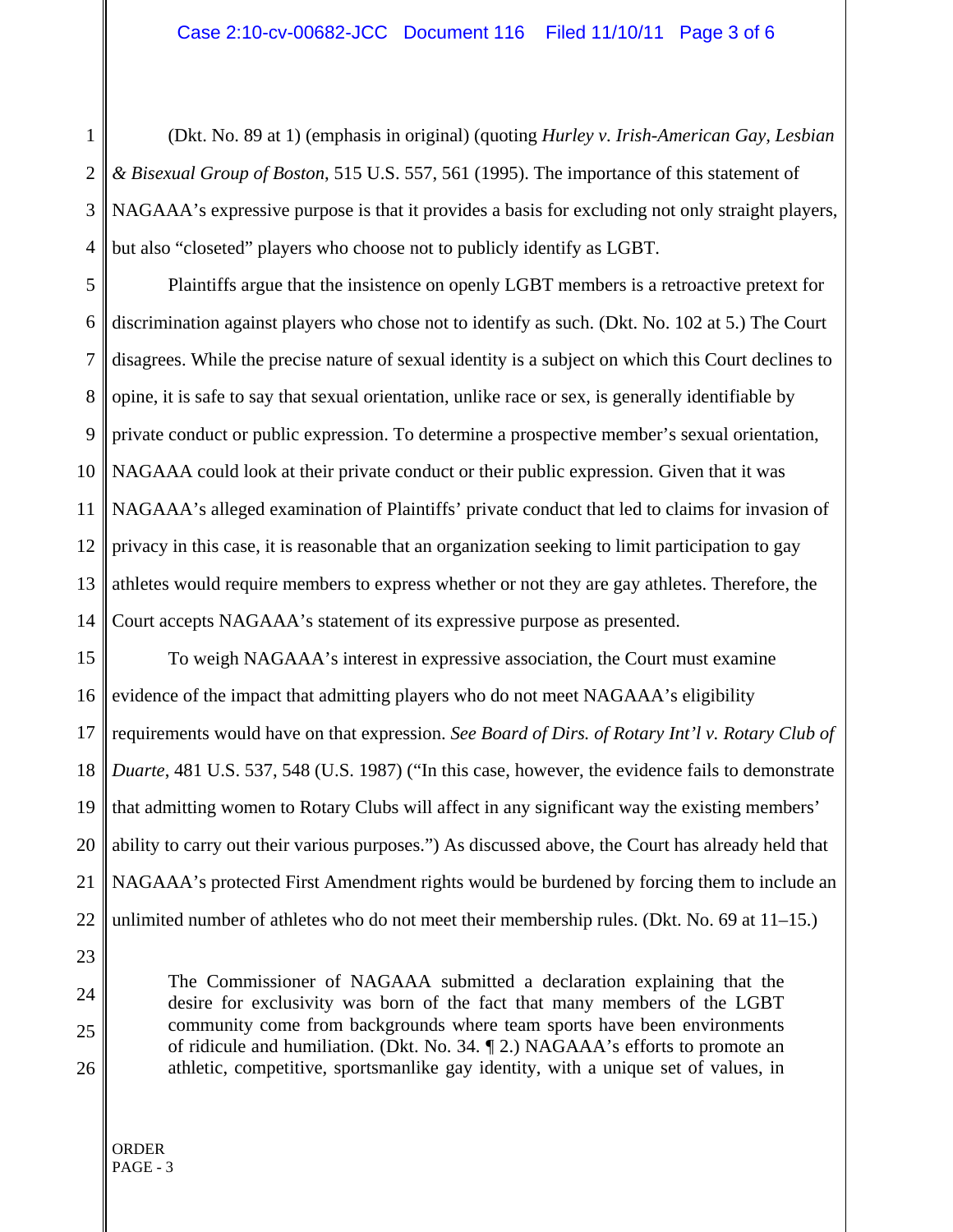response to a particular need, are protected by the First Amendment. Forced inclusion of straight athletes would distract from and diminish those efforts.

(*Id.* at 15.)

There is additional evidence to support this conclusion. Chris Balton, the Assistant Commissioner of the Memphis league, testified that inclusion of straight players in that league resulted in the loss of a sense of community. (Dkt. No. 89 at Ex. 3 16:17–17:9.) Geoff da Silva, the Treasurer of NAGAAA in 2008 and the former commissioner of the NAGAAA member league for Toronto, testified that Rule 7.05 was implemented in response to problems that NAGAAA had in its formative years. (Dkt. No. 89 at Ex. 1  $\P$  $\uparrow$  4.) At that time, participation was open to all and predominately straight teams were playing in and winning the GSWS. (*Id.*) Da Silva testified that "this was because some local bars at the time were building teams purely to win, for self-promotion, and they did not care about the spirit of NAGAAA or the Gay Softball World Series." (*Id.*) Gary Carter, the Business Development Director for NAGAAA, testified that NAGAAA "allows members of the LGBT community to see that they can be out and open, and play sports." (*Id.* at Ex. 10 ¶ 3.) Unlike *Duarte*, therefore, the evidence in this case demonstrates that admitting straight and closeted players would affect in a significant way the existing members' ability to carry out their various purposes.

## **B. Washington State's Interest in Eradicating Discrimination**

The next step for the Court is to examine the state interest in enforcing its publicaccommodation laws. One disagreement between the parties is over the appropriate scope of relevant state interest: NAGAAA argues that the state has no particular interest in preventing discrimination against straight and closeted softball players, while Plaintiffs argue that the state is interested in eliminating all forms of discrimination, regardless of the particulars. (Dkt. No. 89 at 7; 102 at 2.) Plaintiffs cite to federal and Washington law to support their chosen level of generality. In *Roberts v. United States Jaycees*, a case involving the admission of women to a men's club, the Supreme Court referred to a state's interests in "eliminating discrimination and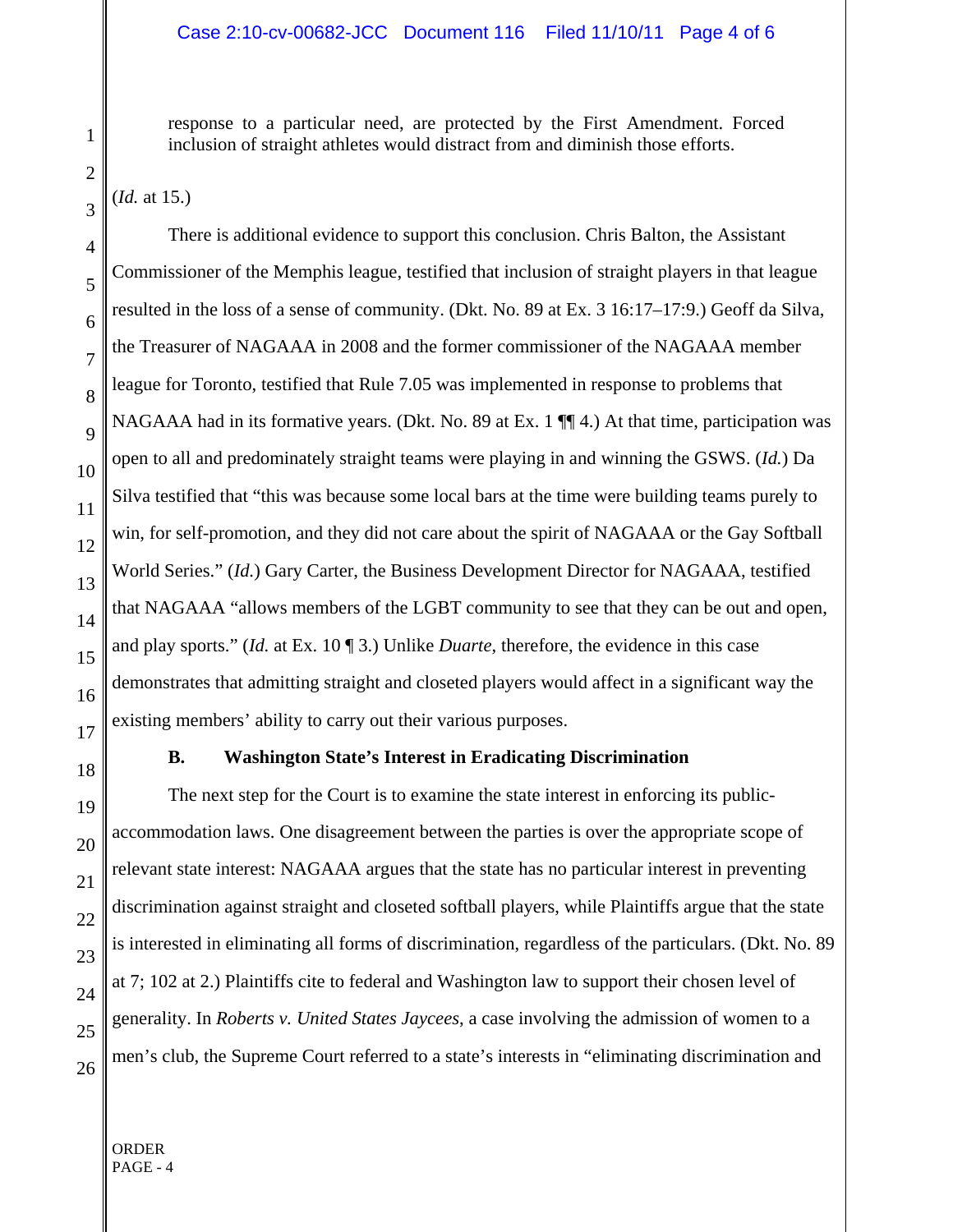1 2 3 4 assuring its citizens equal access to publicly available goods and services." 468 U.S. 609, 624 (1984). The Supreme Court of Washington used similar language, holding that "the purpose of the WLAD—to deter and eradicate discrimination in Washington—is a policy of the highest order." *Tenino Aerie v. Grand Aerie*, 59 P.3d 655, 666–667 (Wash. 2002).

5 6 7 8 9 10 11 12 13 14 15 16 Notwithstanding the courts' occasional use of general language, these cases do not have the force that Plaintiffs hope. In both *Duarte* and *Roberts*, the Court focused on the specific type of discrimination at issue. In *Roberts*, the Court held "We are persuaded that Minnesota's compelling interest in eradicating discrimination against its female citizens justifies the impact that application of the statute to the Jaycees may have on the male members' associational freedoms." *Roberts v. United States Jaycees*, 468 U.S. 609, 623 (U.S. 1984). Likewise, in *Duarte*, the Court held "Even if the [anti-discrimination act] does work some slight infringement on Rotary members' right of expressive association, that infringement is justified because it serves the state's compelling interest in eliminating discrimination against women." *Board of Dirs. of Rotary Int'l v. Rotary Club of Duarte*, 481 U.S. 537, 549 (U.S. 1987). Indeed, *Dale* summarized these cases as holding that "States have a compelling interest in eliminating discrimination against women in public accommodations." 530 U.S. at 657.

17 18 19 20 21 22 23 *Roberts*, *Duarte*, and *Dale* all support the thrust of NAGAAA's argument: the state interests should be narrowly defined to a particular form of discrimination. Indeed, if state public-accommodation statutes truly prohibited discrimination against all groups and in any form, then freedom of association would be toothless. Plaintiffs have not shown, and the Court cannot find, any reason to believe that the state interest in eliminating NAGAAA's exclusionary policies outweighs NAGAAA's associational rights. Accordingly, the First Amendment protects NAGAAA's membership policy from Washington's public-accommodation laws.

24

## **C. Plaintiffs' Race Claim**

25 26 Plaintiffs argue in their response that Rule 7.05 has a disproportionate impact on men of color, who are less likely to adopt the label "gay." (Dkt. No. 102 at 2–3.) In its reply, NAGAAA